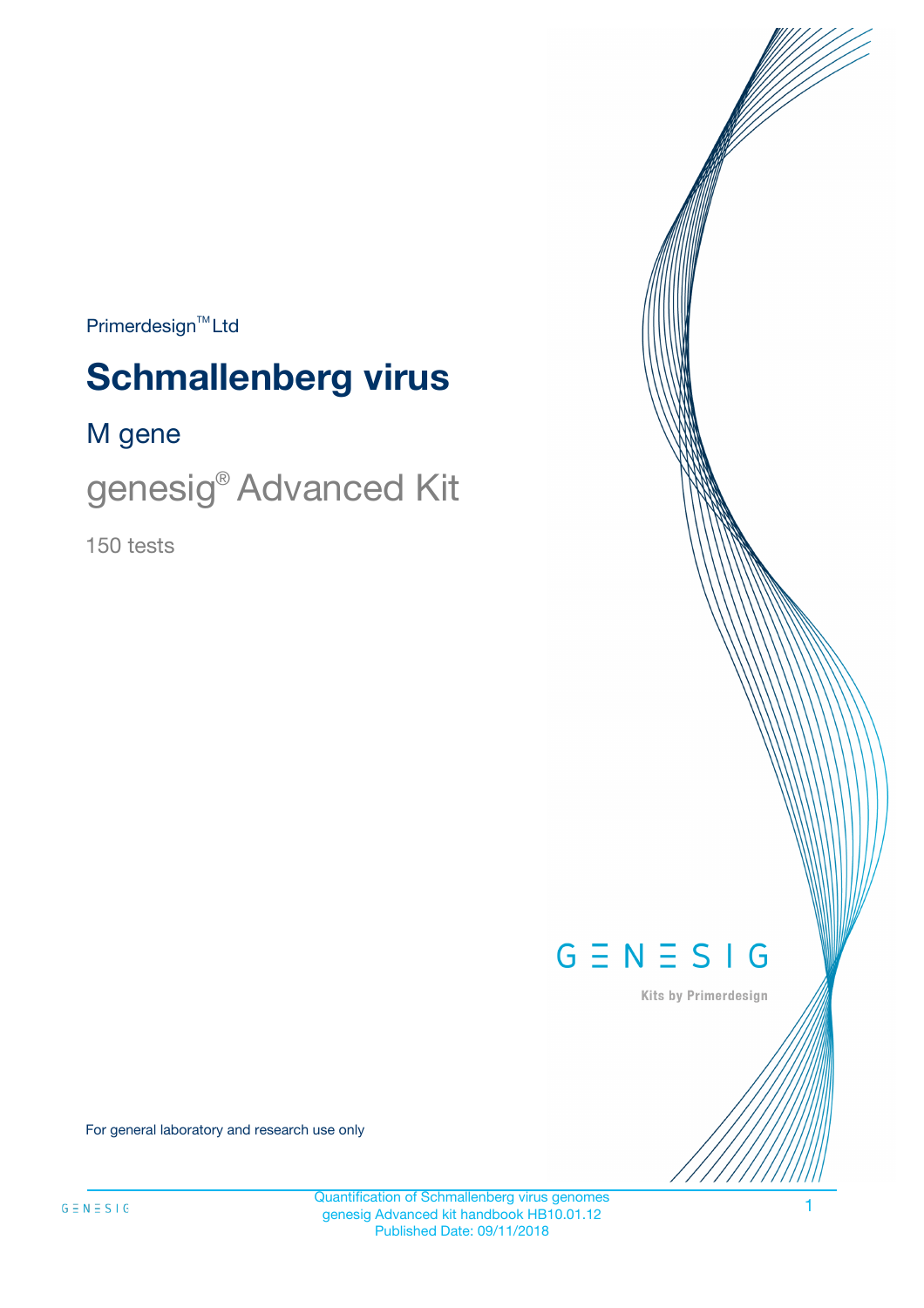# Introduction to Schmallenberg virus

Schmallenberg virus

Schmallenberg virus (SBV) – present in the genus Orthobunyavirus – is an insect-transmitted virus that first emerged in Germany in 2011 and was named after the town of Schmallenberg where it was discovered. The disease spread rapidly throughout Europe, almost disappearing in 2013. However, more recently in 2014, new cases of SBV reappeared in adult cattle on a much larger scale.

Viruses in the genus Orthobunyavirus possess a tripartite, single-stranded negative sense RNA genome and cause a range of diseases in livestock/cattle that are transmitted by midges and mosquitoes in majority.

A range of symptoms in adult cattle can be indicative of SBV, from fever to diarrhoea and reduction in milk yield. Outbreaks have been seen to last between 2-3 weeks with individual animals only being infected for a few days. In general, adult sheep and goats are asymptomatic. If pregnant females become infected with SBV, this can result in severe foetal deformities due to the virus being able to cross the placenta. In cattle, foetuses at 60-180 days old are the most susceptible to deformities whereas in sheep foetuses between 28-15 days old are most susceptible. Not all foetuses affected with SBV display deformities as this depends on the stage of infection during pregnancy; the foetus can appear normal when born, but present other signs such as blindness, seizures and the inability to feed.

SBV is unlikely to cause illness in humans but pregnant women should avoid contact with pregnant cattle and sheep due to risk of exposure to other diseases.

Fast and accurate detection of SBV with real time PCR can be beneficial.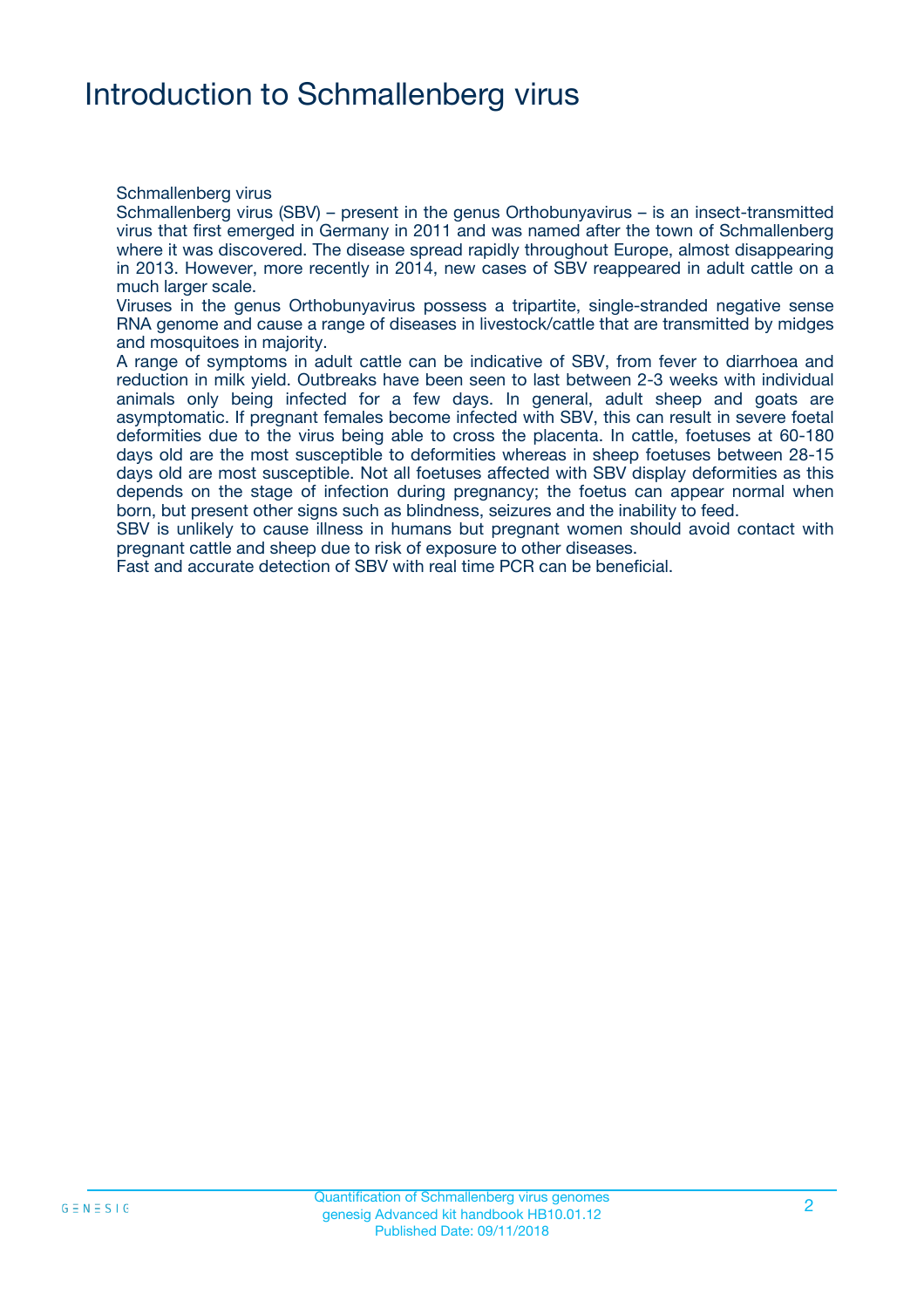# **Specificity**

The Primerdesign genesig Kit for Schmallenberg virus (SBV) genomes is designed for the in vitro quantification of SBV genomes. The kit is designed to have a broad detection profile. Specifically, the primers represent 100% homology with over 95% of the NCBI database reference sequences available at the time of design.

The dynamics of genetic variation means that new sequence information may become available after the initial design. Primerdesign periodically reviews the detection profiles of our kits and when required releases new versions.

If you require further information, or have a specific question about the detection profile of this kit then please send an e.mail to enquiry@primerdesign.co.uk and our bioinformatics team will answer your question.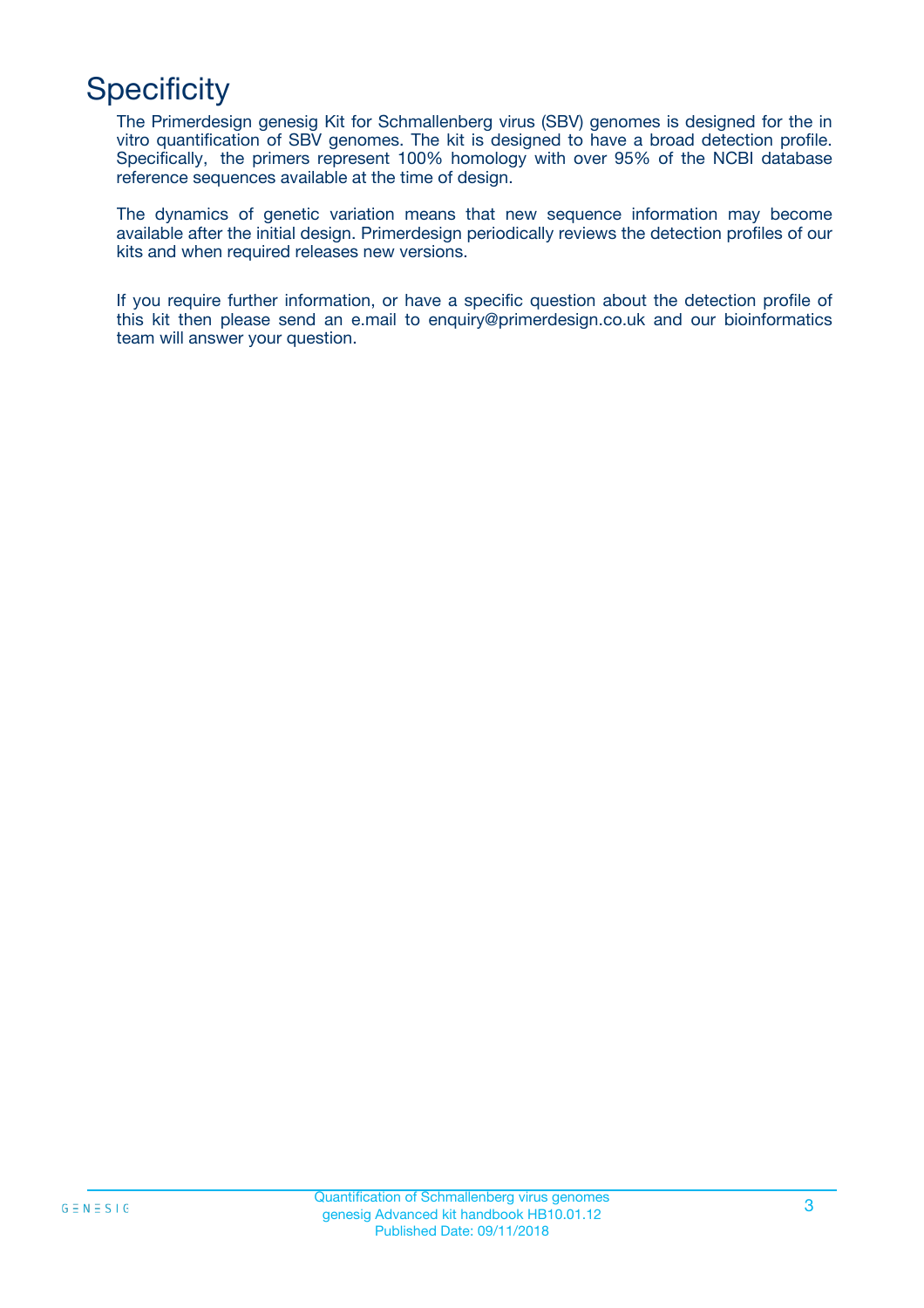# **Kit contents**

- **SBV specific primer/probe mix (150 reactions BROWN) FAM labelled**
- **SBV positive control template (for Standard curve RED)**
- **Internal extraction control primer/probe mix (150 reactions BROWN) VIC labelled as standard**
- **Internal extraction control RNA (150 reactions BLUE)**
- **Endogenous control primer/probe mix (150 reactions BROWN) FAM labelled**
- **RNase/DNase free water (WHITE) for resuspension of primer/probe mixes**
- **Template preparation buffer (YELLOW) for resuspension of internal control template, positive control template and standard curve preparation**

# **Reagents and equipment to be supplied by the user**

#### **Real-time PCR Instrument**

#### **Extraction kit**

This kit is recommended for use with genesig Easy DNA/RNA Extraction kit. However, it is designed to work well with all processes that yield high quality RNA and DNA with minimal PCR inhibitors.

#### **oasigTM lyophilised OneStep or Precision**®**PLUS OneStep 2X RT-qPCR Master Mix** Contains complete OneStep RT-qPCR master mix

**Pipettors and Tips**

**Vortex and centrifuge**

**Thin walled 1.5 ml PCR reaction tubes**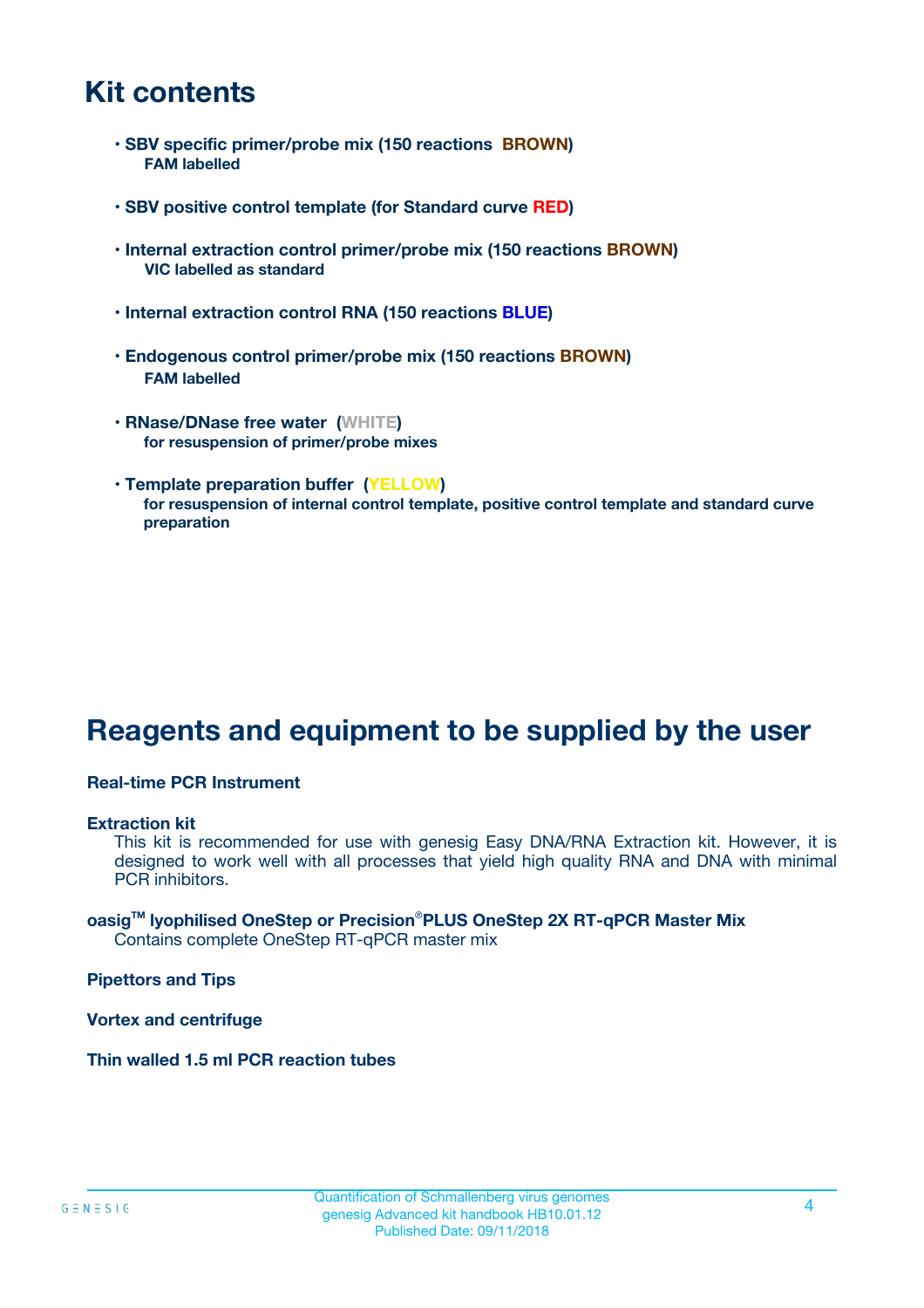### Kit storage and stability

This kit is stable at room temperature but should be stored at -20ºC on arrival. Once the lyophilised components have been resuspended they should not be exposed to temperatures above -20°C for longer than 30 minutes at a time and unnecessary repeated freeze/thawing should be avoided. The kit is stable for six months from the date of resuspension under these circumstances.

If a standard curve dilution series is prepared this can be stored frozen for an extended period. If you see any degradation in this serial dilution a fresh standard curve can be prepared from the positive control.

Primerdesign does not recommend using the kit after the expiry date stated on the pack.

### Suitable sample material

All kinds of sample material suited for PCR amplification can be used. Please ensure the samples are suitable in terms of purity, concentration, and RNA/DNA integrity (An internal PCR control is supplied to test for non specific PCR inhibitors). Always run at least one negative control with the samples. To prepare a negative-control, replace the template RNA sample with RNase/DNase free water.

### Dynamic range of test

Under optimal PCR conditions genesig SBV detection kits have very high priming efficiencies of >95% and can detect less than 100 copies of target template.

### Notices and disclaimers

This product is developed, designed and sold for research purposes only. It is not intended for human diagnostic or drug purposes or to be administered to humans unless clearly expressed for that purpose by the Food and Drug Administration in the USA or the appropriate regulatory authorities in the country of use. During the warranty period Primerdesign genesig detection kits allow precise and reproducible data recovery combined with excellent sensitivity. For data obtained by violation to the general GLP guidelines and the manufacturer's recommendations the right to claim under guarantee is expired. PCR is a proprietary technology covered by several US and foreign patents. These patents are owned by Roche Molecular Systems Inc. and have been sub-licensed by PE Corporation in certain fields. Depending on your specific application you may need a license from Roche or PE to practice PCR. Additional information on purchasing licenses to practice the PCR process may be obtained by contacting the Director of Licensing at Roche Molecular Systems, 1145 Atlantic Avenue, Alameda, CA 94501 or Applied Biosystems business group of the Applera Corporation, 850 Lincoln Centre Drive, Foster City, CA 94404. In addition, the 5' nuclease assay and other homogeneous amplification methods used in connection with the PCR process may be covered by U.S. Patents 5,210,015 and 5,487,972, owned by Roche Molecular Systems, Inc, and by U.S. Patent 5,538,848, owned by The Perkin-Elmer Corporation.

# Trademarks

Primerdesign™ is a trademark of Primerdesign Ltd.

genesig® is a registered trademark of Primerdesign Ltd.

The PCR process is covered by US Patents 4,683,195, and 4,683,202 and foreign equivalents owned by Hoffmann-La Roche AG. BI, ABI PRISM® GeneAmp® and MicroAmp® are registered trademarks of the Applera Genomics (Applied Biosystems Corporation). BIOMEK® is a registered trademark of Beckman Instruments, Inc.; iCycler™ is a registered trademark of Bio-Rad Laboratories, Rotor-Gene is a trademark of Corbett Research. LightCycler™ is a registered trademark of the Idaho Technology Inc. GeneAmp®, TaqMan® and AmpliTaqGold® are registered trademarks of Roche Molecular Systems, Inc., The purchase of the Primerdesign ™ reagents cannot be construed as an authorization or implicit license to practice PCR under any patents held by Hoffmann-LaRoche Inc.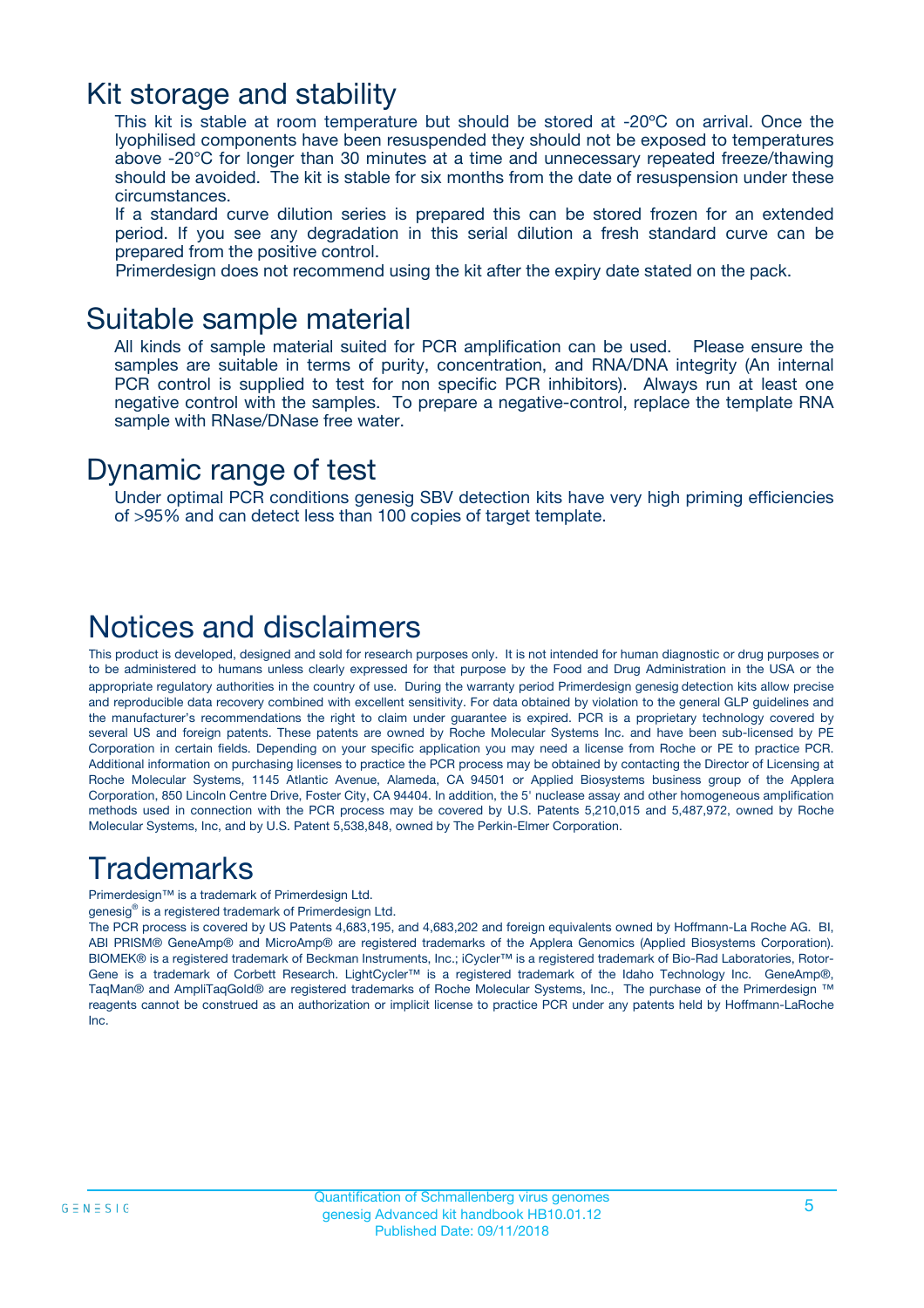# **Principles of the test**

#### **Real-time PCR**

A SBV specific primer and probe mix is provided and this can be detected through the FAM channel.

The primer and probe mix provided exploits the so-called TaqMan® principle. During PCR amplification, forward and reverse primers hybridize to the SBV cDNA. A fluorogenic probe is included in the same reaction mixture which consists of a DNA probe labeled with a 5`-dye and a 3`-quencher. During PCR amplification, the probe is cleaved and the reporter dye and quencher are separated. The resulting increase in fluorescence can be detected on a range of qPCR platforms.

#### **Positive control**

For copy number determination and as a positive control for the PCR set up, the kit contains a positive control template.

This can be used to generate a standard curve of SBV copy number / Cq value. Alternatively the positive control can be used at a single dilution where full quantitative analysis of the samples is not required. Each time the kit is used, at least one positive control reaction must be included in the run. A positive result indicates that the primers and probes for detecting the target SBV gene worked properly in that particular experimental scenario. If a negative result is obtained the test results are invalid and must be repeated. Care should be taken to ensure that the positive control does not contaminate any other kit component which would lead to false-positive results. This can be achieved by handling this component in a Post PCR environment. Care should also be taken to avoid cross-contamination of other samples when adding the positive control to the run. This can be avoided by sealing all other samples and negative controls before pipetting the positive control into the positive control well.

#### **Negative control**

To validate any positive findings a negative control reaction should be included every time the kit is used. For this reaction the RNase/DNase free water should be used instead of template. A negative result indicates that the reagents have not become contaminated while setting up the run.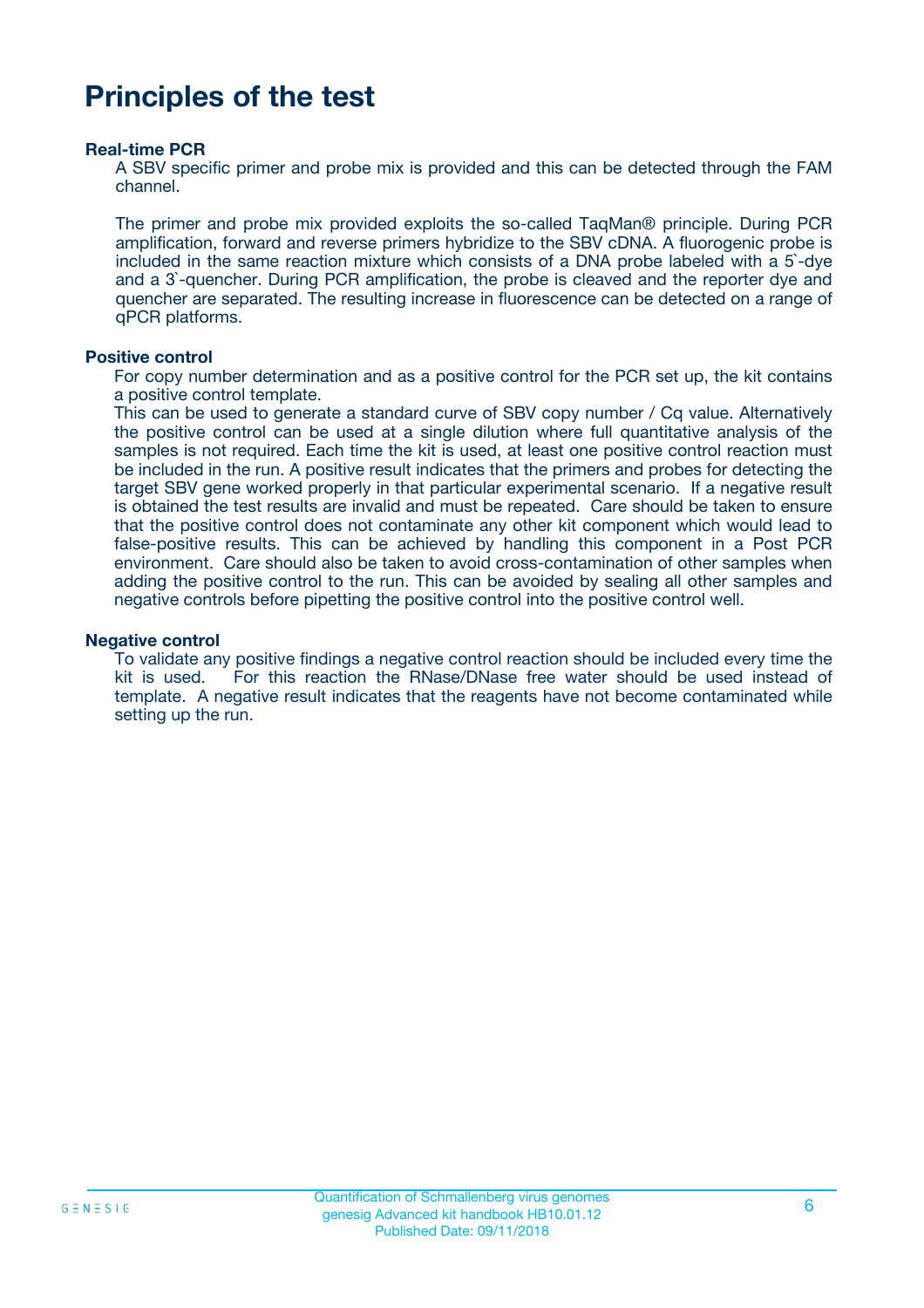#### **Internal RNA extraction control**

When performing RNA extraction, it is often advantageous to have an exogenous source of RNA template that is spiked into the lysis buffer. This control RNA is then co-purified with the sample RNA and can be detected as a positive control for the extraction process. Successful co-purification and qPCR for the control RNA also indicates that PCR inhibitors are not present at a high concentration.

A separate qPCR primer/probe mix are supplied with this kit to detect the exogenous RNA using qPCR. The PCR primers are present at PCR limiting concentrations which allows multiplexing with the target sequence primers. Amplification of the control cDNA does not interfere with detection of the SBV target cDNA even when present at low copy number. The Internal control is detected through the VIC channel and gives a Cq value of 28+/-3 depending on the level of sample dilution.

#### **Endogenous control**

To confirm extraction of a valid biological template, a primer and probe mix is included to detect an endogenous gene. Detection of the endogenous control is through the FAM channel and it is NOT therefore possible to perform a multiplex with the SBV primers. A poor endogenous control signal may indicate that the sample did not contain sufficient biological material.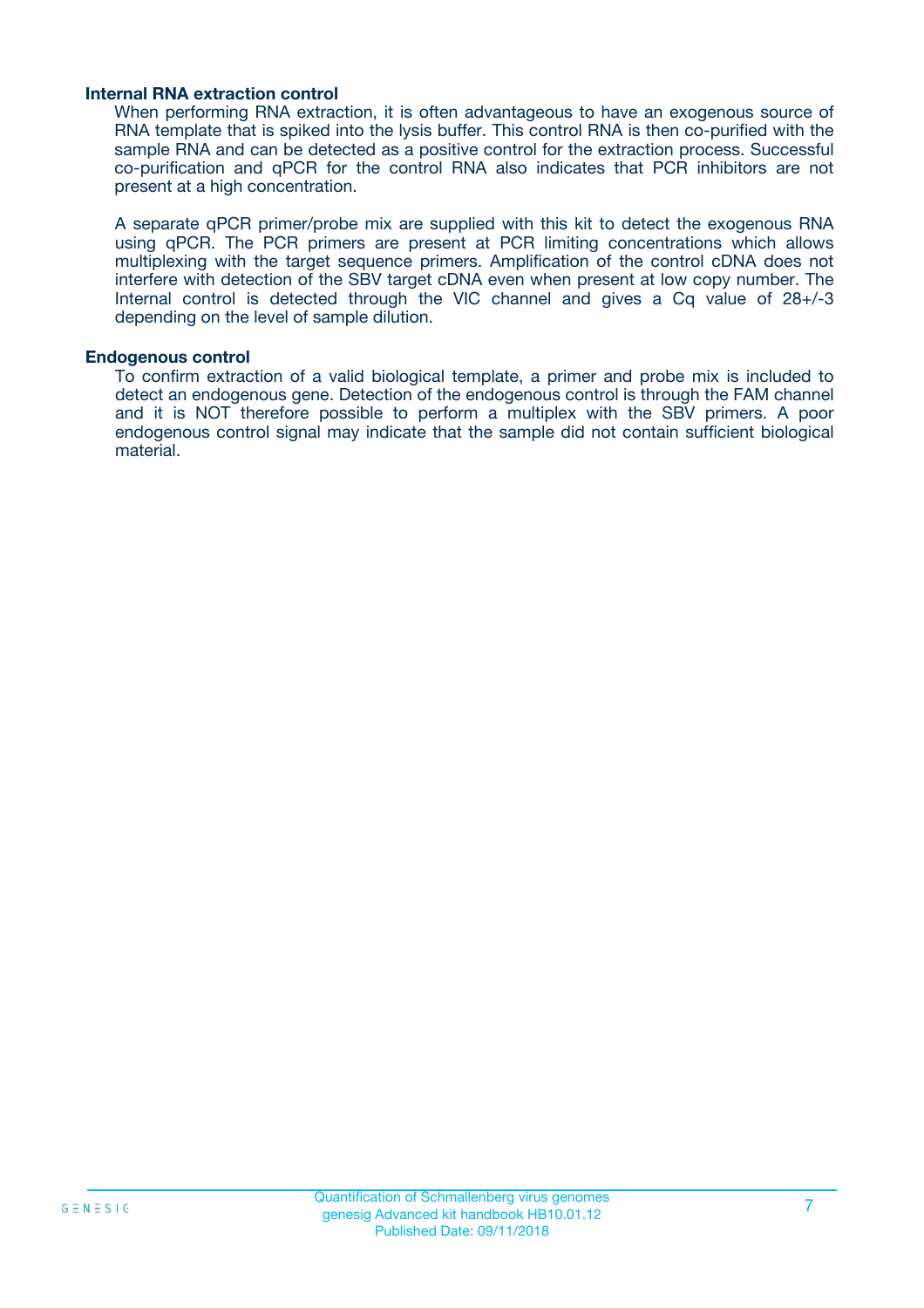### Resuspension protocol

To minimize the risk of contamination with foreign DNA, we recommend that all pipetting be performed in a PCR clean environment. Ideally this would be a designated PCR lab or PCR cabinet. Filter tips are recommended for all pipetting steps.

- **1. Pulse-spin each tube in a centrifuge before opening.** This will ensure lyophilised primer and probe mix is in the base of the tube and is not spilt upon opening the tube.
- **2. Resuspend the primer/probe mixes in the RNase/DNase free water supplied, according to the table below:**

To ensure complete resuspension, vortex each tube thoroughly.

| Component - resuspend in water                       | Volume   |
|------------------------------------------------------|----------|
| <b>Pre-PCR pack</b>                                  |          |
| SBV primer/probe mix (BROWN)                         | $165$ µl |
| Internal extraction control primer/probe mix (BROWN) | $165$ µl |
| Endogenous control primer/probe mix (BROWN)          | 165 µl   |

**3. Resuspend the internal control template and positive control template in the template preparation buffer supplied, according to the table below:** To ensure complete resuspension, vortex each tube thoroughly.

| Component - resuspend in template preparation buffer |             |  |  |
|------------------------------------------------------|-------------|--|--|
| <b>Pre-PCR heat-sealed foil</b>                      |             |  |  |
| Internal extraction control RNA (BLUE)               |             |  |  |
| <b>Post-PCR heat-sealed foil</b>                     |             |  |  |
| SBV Positive Control Template (RED) *                | $500$ $\mu$ |  |  |

\* This component contains high copy number template and is a VERY significant contamination risk. It must be opened and handled in a separate laboratory environment, away from the other components.

# RNA extraction

The internal extraction control RNA can be added either to the RNA lysis/extraction buffer or to the RNA sample once it has been resuspended in lysis buffer.

#### **DO NOT add the internal extraction control RNA directly to the unprocessed biological sample as this will lead to degradation and a loss in signal.**

- **1. Add 4µ**l **of the Internal extraction control RNA (BLUE) to each sample in RNA lysis/extraction buffer per sample.**
- **2. Complete RNA extraction according to the manufacturer's protocols.**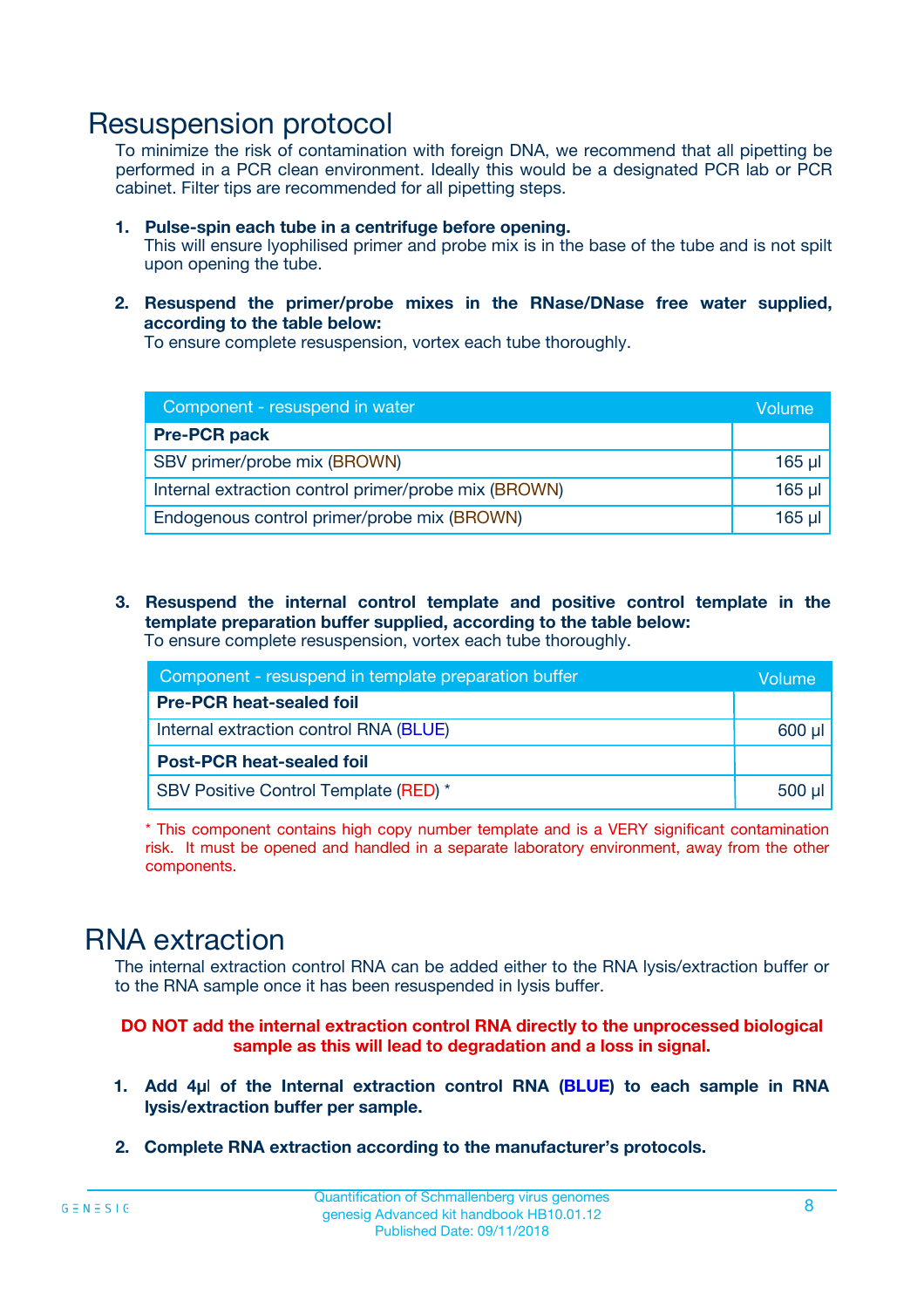# OneStep RT-qPCR detection protocol

#### **For optimum performance and sensitivity.**

All pipetting steps and experimental plate set up should be performed on ice. After the plate is poured proceed immediately to the OneStep amplification protocol. Prolonged incubation of reaction mixes at room temperature can lead to PCR artifacts that reduce the sensitivity of detection.

#### **1. For each RNA sample prepare a reaction mix according to the table below: Include sufficient reactions for positive and negative controls.**

| Component                                                    | <b>Volume</b> |
|--------------------------------------------------------------|---------------|
| oasig OneStep or PrecisionPLUS OneStep 2X RT-qPCR Master Mix | $10 \mu$      |
| SBV primer/probe mix (BROWN)                                 | 1 µI          |
| Internal extraction control primer/probe mix (BROWN)         | 1 µl          |
| <b>RNase/DNase free water (WHITE)</b>                        | $3 \mu$       |
| <b>Final Volume</b>                                          | 15 µl         |

**2. For each RNA sample prepare an endogenous control reaction according to the table below (optional):**

This control reaction will provide crucial information regarding the quality of the biological sample.

| Component                                                    | Volume   |
|--------------------------------------------------------------|----------|
| oasig OneStep or PrecisionPLUS OneStep 2X RT-qPCR Master Mix | 10 $\mu$ |
| Endogenous control primer/probe mix (BROWN)                  | 1 ul     |
| <b>RNase/DNase free water (WHITE)</b>                        | $4 \mu$  |
| <b>Final Volume</b>                                          | 15 µl    |

- **3. Pipette 15µl of these mixes into each well according to your qPCR experimental plate set up.**
- **4. Pipette 5µl of RNA template into each well, according to your experimental plate set up.**

For negative control wells use 5µl of RNase/DNase free water. The final volume in each well is 20µl.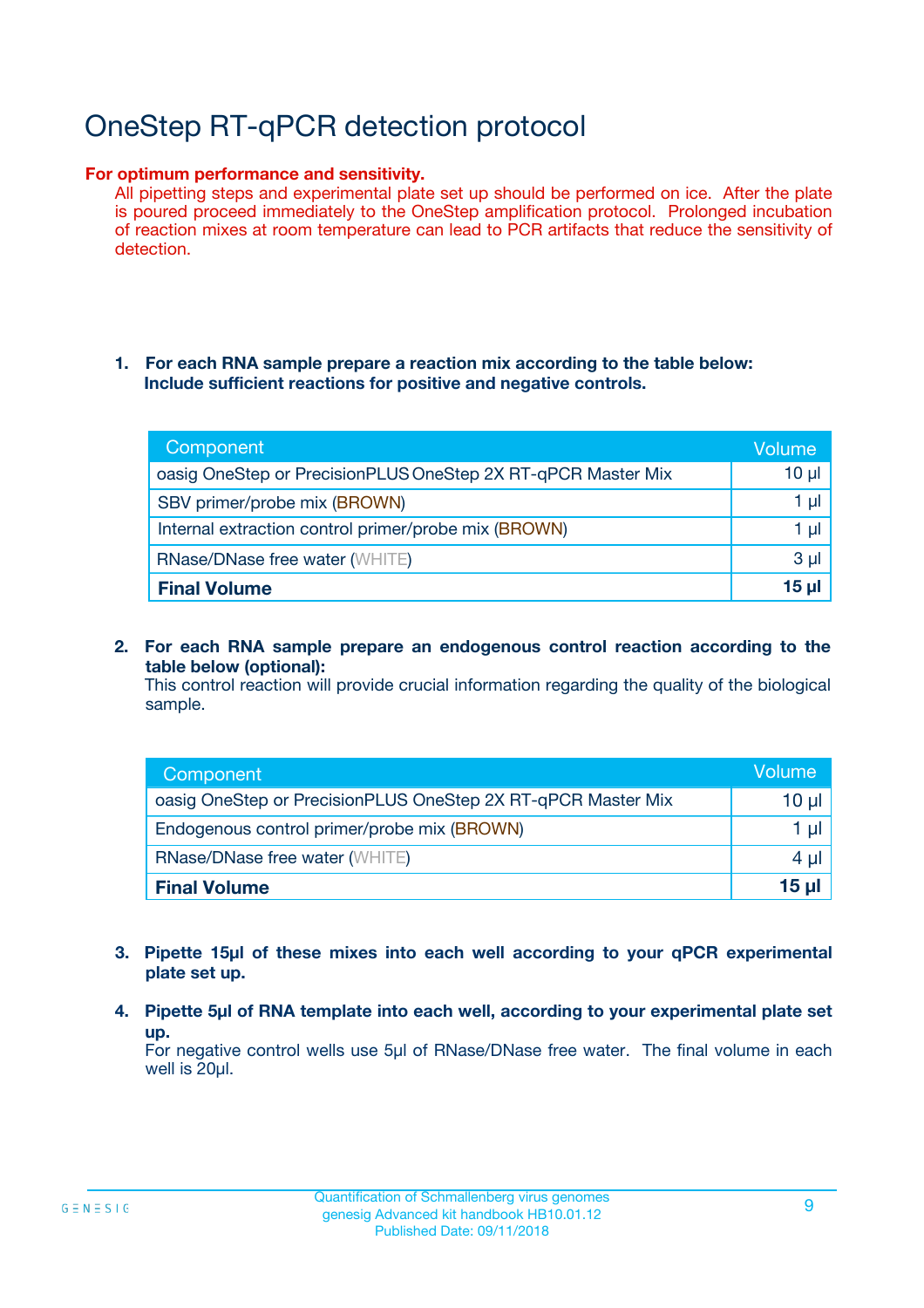**5. If a standard curve is included for quantitative analysis prepare a reaction mix according to the table below:**

| Component                                                    | Volume       |
|--------------------------------------------------------------|--------------|
| oasig OneStep or PrecisionPLUS OneStep 2X RT-qPCR Master Mix | $10 \mu$     |
| SBV primer/probe mix (BROWN)                                 |              |
| <b>RNase/DNase free water (WHITE)</b>                        | 4 µ          |
| <b>Final Volume</b>                                          | <u>15 µl</u> |

- **6. Preparation of standard curve dilution series.**
	- **1) Pipette 90µl of template preparation buffer into 5 tubes and label 2-6**
	- **2) Pipette 10µl of Positive Control Template (RED) into tube 2**
	- **3) Vortex thoroughly**
	- **4) Change pipette tip and pipette 10 µl from tube 2 into tube 3**
	- **5) Vortex thoroughly**

**Repeat steps 4 and 5 to complete the dilution series**

| <b>Standard Curve</b>         | <b>Copy Number</b>     |
|-------------------------------|------------------------|
| Tube 1 Positive control (RED) | $2 \times 10^5$ per µl |
| Tube 2                        | $2 \times 10^4$ per µl |
| Tube 3                        | $2 \times 10^3$ per µl |
| Tube 4                        | $2 \times 10^2$ per µl |
| Tube 5                        | 20 per µl              |
| Tube 6                        | 2 per µl               |

**7. Pipette 5µl of standard template into each well for the standard curve according to your plate set-up**

The final volume in each well is 20µl.

# OneStep RT-qPCR Amplification Protocol

Amplification conditions using oasig OneStep or PrecisionPLUS OneStep 2X RT-qPCR Master Mix.

|             | <b>Step</b>                  | <b>Time</b>      | <b>Temp</b> |
|-------------|------------------------------|------------------|-------------|
|             | <b>Reverse Transcription</b> | $10 \text{ min}$ | 55 °C       |
|             | Enzyme activation            | 2 min            | 95 °C       |
| Cycling x50 | Denaturation                 | 10 <sub>s</sub>  | 95 °C       |
|             | <b>DATA COLLECTION *</b>     | 60 s             | 60 °C       |

\* Fluorogenic data should be collected during this step through the FAM and VIC channels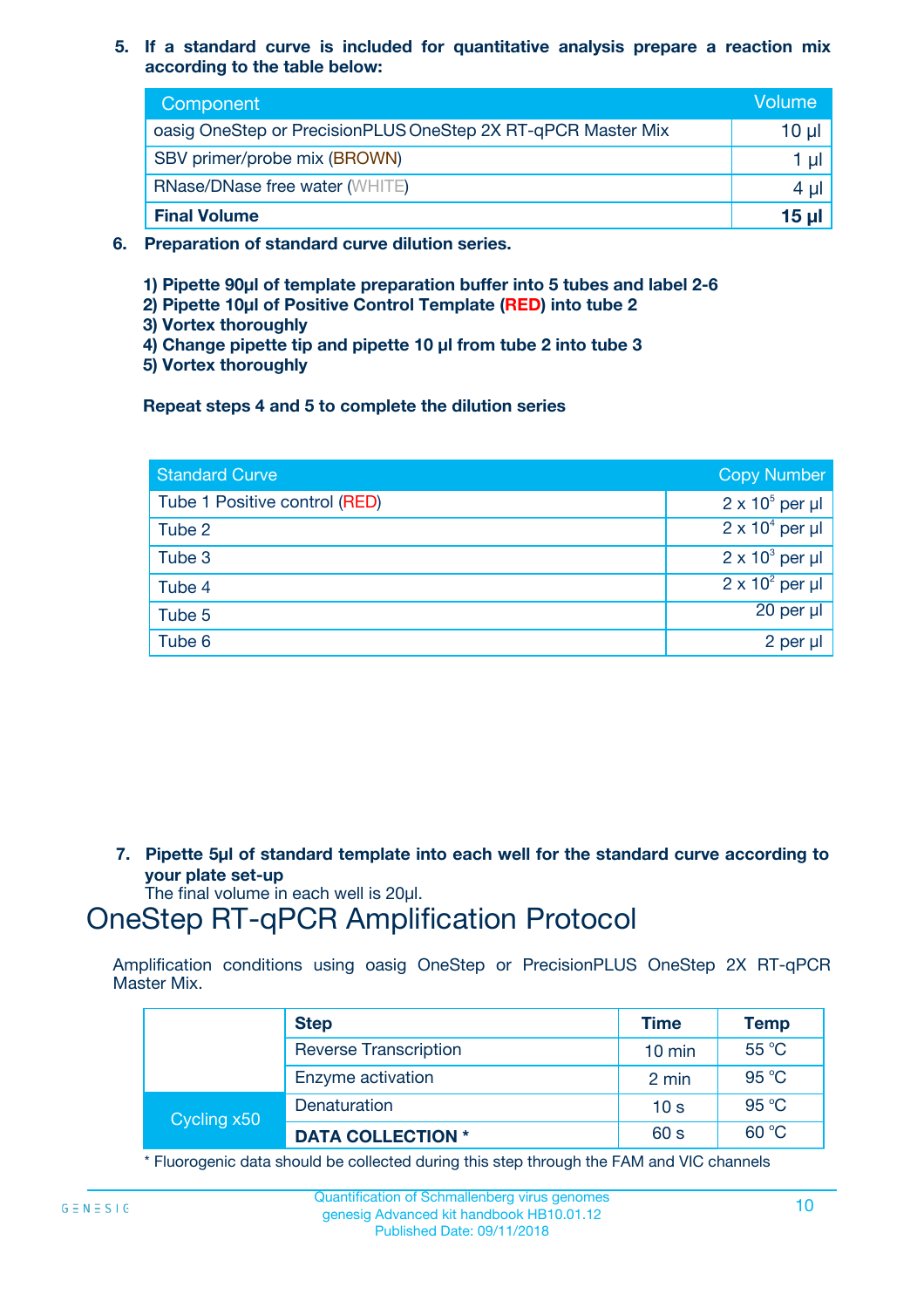### Interpretation of results

| <b>Target</b><br>(FAM) | Internal<br>control<br>(NIC) | <b>Positive</b><br>control | <b>Negative</b><br>control | Interpretation                                                                                                  |
|------------------------|------------------------------|----------------------------|----------------------------|-----------------------------------------------------------------------------------------------------------------|
| $\leq 30$              | $+ 1 -$                      | ÷                          |                            | <b>POSITIVE QUANTITATIVE RESULT</b><br>calculate copy number                                                    |
| > 30                   | ÷                            | ÷                          |                            | <b>POSITIVE QUANTITATIVE RESULT</b><br>calculate copy number                                                    |
| > 30                   |                              | ÷                          |                            | <b>POSITIVE QUALITATIVE RESULT</b><br>do not report copy number as this<br>may be due to poor sample extraction |
|                        | ÷                            | ÷                          |                            | <b>NEGATIVE RESULT</b>                                                                                          |
| $+ 1 -$                | $+ 1 -$                      | ÷                          | $\leq$ 35                  | <b>EXPERIMENT FAILED</b><br>due to test contamination                                                           |
|                        | $+$ / -                      |                            | > 35                       | $\star$                                                                                                         |
|                        |                              | ÷                          |                            | <b>SAMPLE PREPARATION FAILED</b>                                                                                |
|                        |                              |                            |                            | <b>EXPERIMENT FAILED</b>                                                                                        |

Positive control template (**RED**) is expected to amplify between Cq 16 and 23. Failure to satisfy this quality control criterion is a strong indication that the experiment has been compromised.

\*Where the test sample is positive and the negative control is positive with a  $Cq > 35$ , the sample must be reinterpreted based on the relative signal strength of the two results:



If the sample amplifies  $> 5$  Cq earlier than the negative control then the sample should be reinterpreted (via the table above) with the negative control verified as negative.



If the sample amplifies  $< 5$  Cq earlier than the negative control then the positive sample result is invalidated and the result should be determined inconclusive due to test contamination. The test for this sample should be repeated.